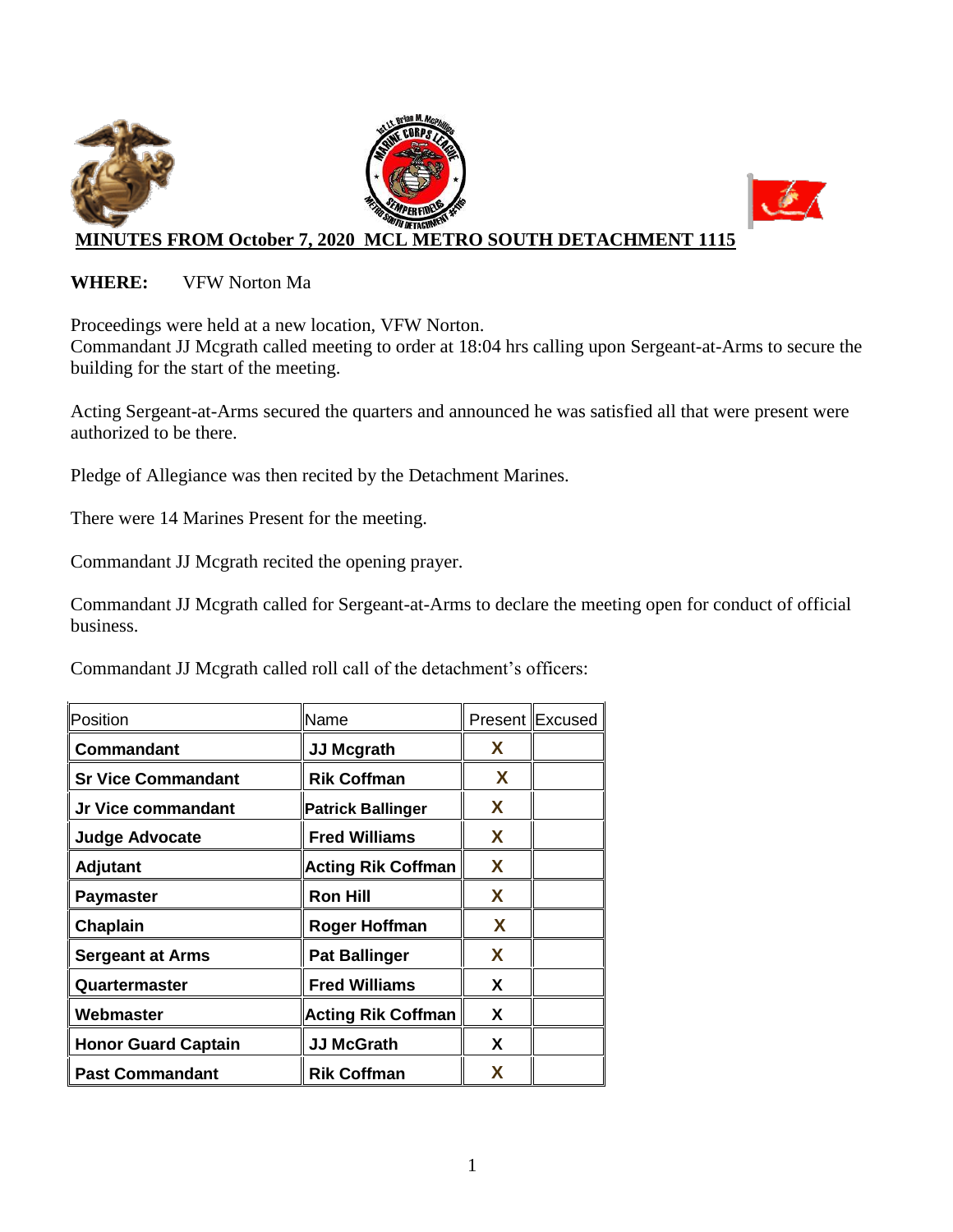## New Members

Steve Barrett. Motion made to accept Steve, seconded and passed

# Correspondence 7

• Request from Norton VFW for Memorial day parade 5/21 9 at Yelle School

### Sickness 9

Na

## Reports 6, 8, 10

- Minutes available for September motion made to accept, seconded and passed
- Paymaster report available, balance \$3,958.40.
- Chaplain mentioned rituals and honors.

#### **OLD BUSINESS: Standing committees 11/12:**

#### HONOR GUARD

• Report made by Roger/JJ.

#### QUARTERNASTER

• Report made by Fred

#### Birthday Ball

• Cancelled

#### Scholarship

• Oliver Ames 2021, 2022 TBA

#### Fund Raiser

• Report on Car show

#### **UNFINISHED BUSINESS 13:**

All non life members need to see Ron E990-N to be looked at

#### **NEW BUSINESS 14:**